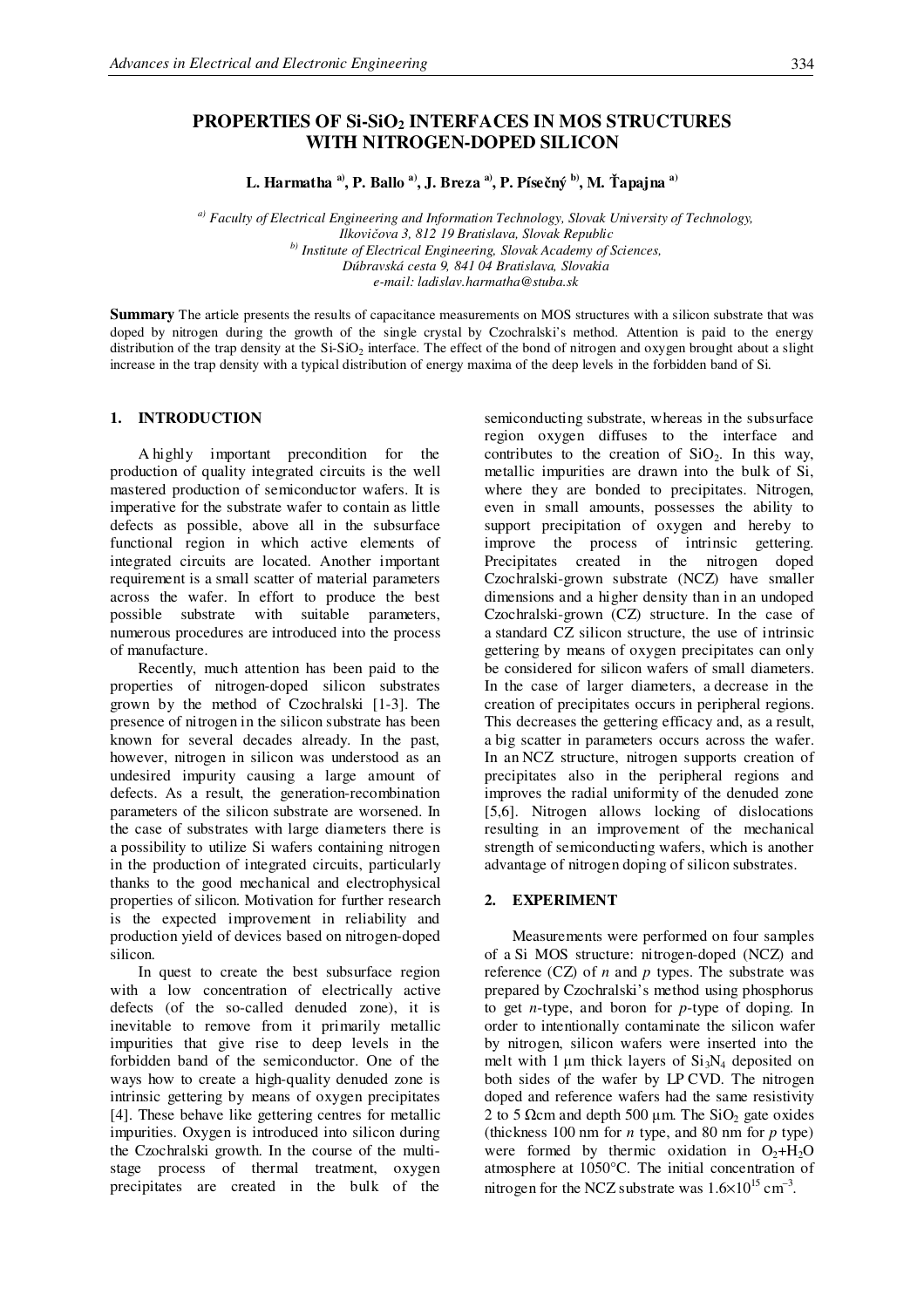The MOS capacitors were characterized by capacitance and current methods. High-frequency *C-V* and non-equilibrium *C-t* measurement were performed using a 4280 1 MHz C Meter/C-V Plotter Hewlett-Packard [7]. Quasistatic *C-V* measurements were performed using a Keithley 595 Quasistatic C-V Meter [8].

#### **3. RESULTS AND DISCUSSION**

Figures 1a and 1b show low- and highfrequency *C-V* characteristics of MOS structures with *n* and *p* types of substrate doped by nitrogen.



*Fig. 1a Low-frequency and depleted C-V curve of the MOS structure with an n-type silicon substrate doped by nitrogen.*



*Fig. 1b Low-frequency and depleted C-V curve of the MOS structure with a p-type silicon substrate doped by nitrogen.*

InFig. 2, one can see the energy distributions of the density of traps,  $D_{it}$ . In this figure one can see the influence of oxygen upon the  $Si-SiO<sub>2</sub>$  interface, where it forms levels with activation energy given by the position on the energy *x*-axis. The data obtained from *C-V* and *C-t* measurements are summarized in Tab. 1.

The magnitude of  $D_{it}$  is evaluated as a mean value  $\pm 0.1$  eV around the midgap and is higher by about half an order of magnitude for both *n* and *p* types of NCZ substrate than for CZ substrate. For

the *n* type of CZ substrate the value of  $D_{it}$  is about  $10^9 \text{ cm}^2 \text{eV}^{-1}$ , which is below the sensitivity limit of the quasistatic method. The increase in  $D_{it}$  in the case of NCZ wafers is clearly due to extrinsic traps present at the  $Si-SiO<sub>2</sub>$  interface, whose origin can be attributed to defects containing N- and/or O-N-, such as 2N or 2NO complexes [9].



*Fig. 2 Energy distribution Dit of MOS structures with p-type CZ and n-type NCZ silicon substrates.*

*Tab. 1 Parameters of structures with nitrogen-doped substrates.*

| Sample               | $V_{\rm FB}$<br>(V) | $\frac{N_{\text{eff}}}{(m^{-2})}$<br>$\times 10^{15}$ | $t_{\rm r}$<br>(s) | $\tau_{\rm g}$<br>$(\mu s)$ | $D_{\rm it}$<br>$(cm^{-2}eV^{-1})$ |
|----------------------|---------------------|-------------------------------------------------------|--------------------|-----------------------------|------------------------------------|
| CZ<br>$n-Si$         | $-0.7$              | 1.5                                                   | 550                | 1316                        | $~10^{9}$                          |
| <b>NCZ</b><br>$n-Si$ | $-0.8$              | 1.7                                                   | 150                | 80                          | $3.4 \times 10^{10}$               |
| CZ<br>$p-Si$         | $-0.8$              | 2.1                                                   | 125                | 51                          | $1.8 \times 10^{10}$               |
| <b>NCZ</b><br>p-Si   | $-0.8$              | 1.7                                                   | 150                | 80                          | $5 \times 10^{10}$                 |

The values of the flat band voltage  $V_{FB}$  are the same for all samples and, hereby, also the total defect charge density *N*eff . In the case of NCZ MOS structure of *n*-type (Tab. 1) we observed a marked decrease in the relaxation time,  $t_r$ , as well as in the generation life-time of minority charge carriers,  $\tau_{g}$ .

This decrease is caused, to a certain extent, by a large amount of defects created by the presence of nitrogen and oxygen [9,10]. In NCZ sample, their content is higher. Since precipitates behave like efficient generation-recombination centres, they have a strong contribution to the observed decrease in  $t_r$  and  $\tau_g$ . On the other hand, nitrogen doping contributes to overall homogenization of the parameters across the wafer, as proved by the standard deviation of *t*<sup>r</sup> . In NCZ sample we have a standard deviation of 14%, which is a marked decrease in comparison with 50% scattering for sample CZ. In *p*-type NCZ sample we surprisingly observed a rise in generation parameters (Tab. 1), which can be explained by the presence of boron impurity atoms. Nitrogen preferably forms the